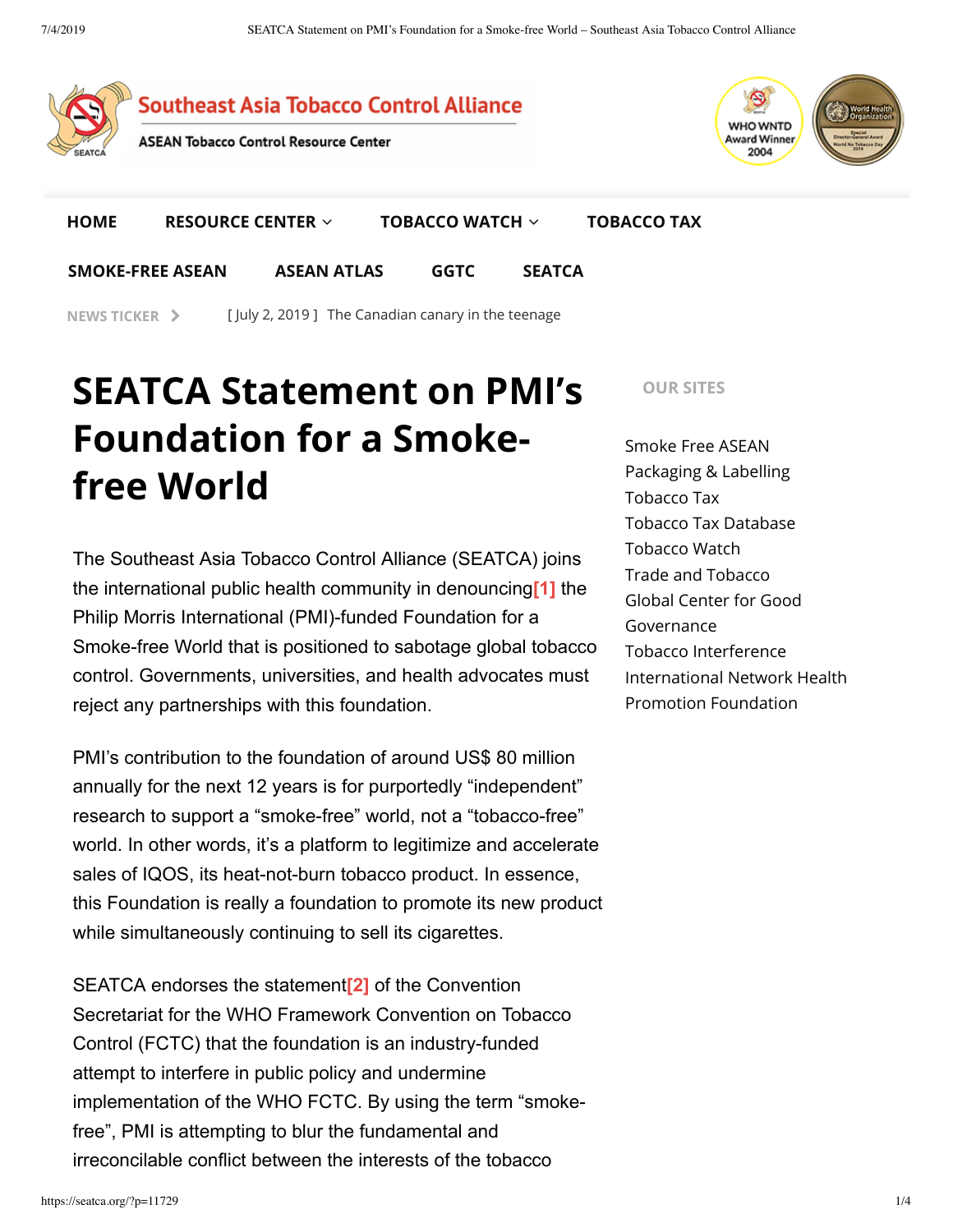industry and those of public health. It is clearly looking for opportunities to participate in policy development, although it opposes stringent tobacco control measures. Hence SEATCA concurs that, "any collaboration with this Foundation, due to its current funding arrangements that comes from a tobacco multinational, would constitute a clear breach of Article 5.3 of the Convention concerning tobacco industry interference."

Echoing the Convention Secretariat and the World Health Organization,**[3]** SEATCA strongly recommends that governments, non-governmental organizations, and individuals everywhere do not endorse, support, form partnerships with or participate in any activities of this foundation.

The foundation is a distraction away from the many deaths PMI's cigarettes cause, because PMI is not stopping its sales of cigarettes; in fact, PMI is increasing cigarette sales in ASEAN countries and continues to run covert campaigns to block or undermine the implementation of any tobacco legislation that protects public health and results in reduced tobacco use.

In Indonesia, PMI uses its front group, GAPRINDO, to fight tobacco control measures such as advertising ban and tax increase. In Malaysia, a PMI-funded local think-tank, IDEAS, opposes tobacco control measures, especially plain packaging and tax increase, while the local affiliate of PMI in the Philippines, PMFTC, violated the Civil Service Commission-Department of Health Joint Memorandum Circular to protect the bureaucracy against tobacco industry interference by sponsoring summits on climate change for public officials [4]

There will be no smoke-free world with PMI still selling its deadly products. The tobacco industry's products will kill an estimated 1 billion people worldwide in the  $21^{st}$  century.

#### *About SEATCA*

*SEATCA is a multi-sectoral non-governmental alliance working to promote health and save lives by assisting ASEAN countries to accelerate and*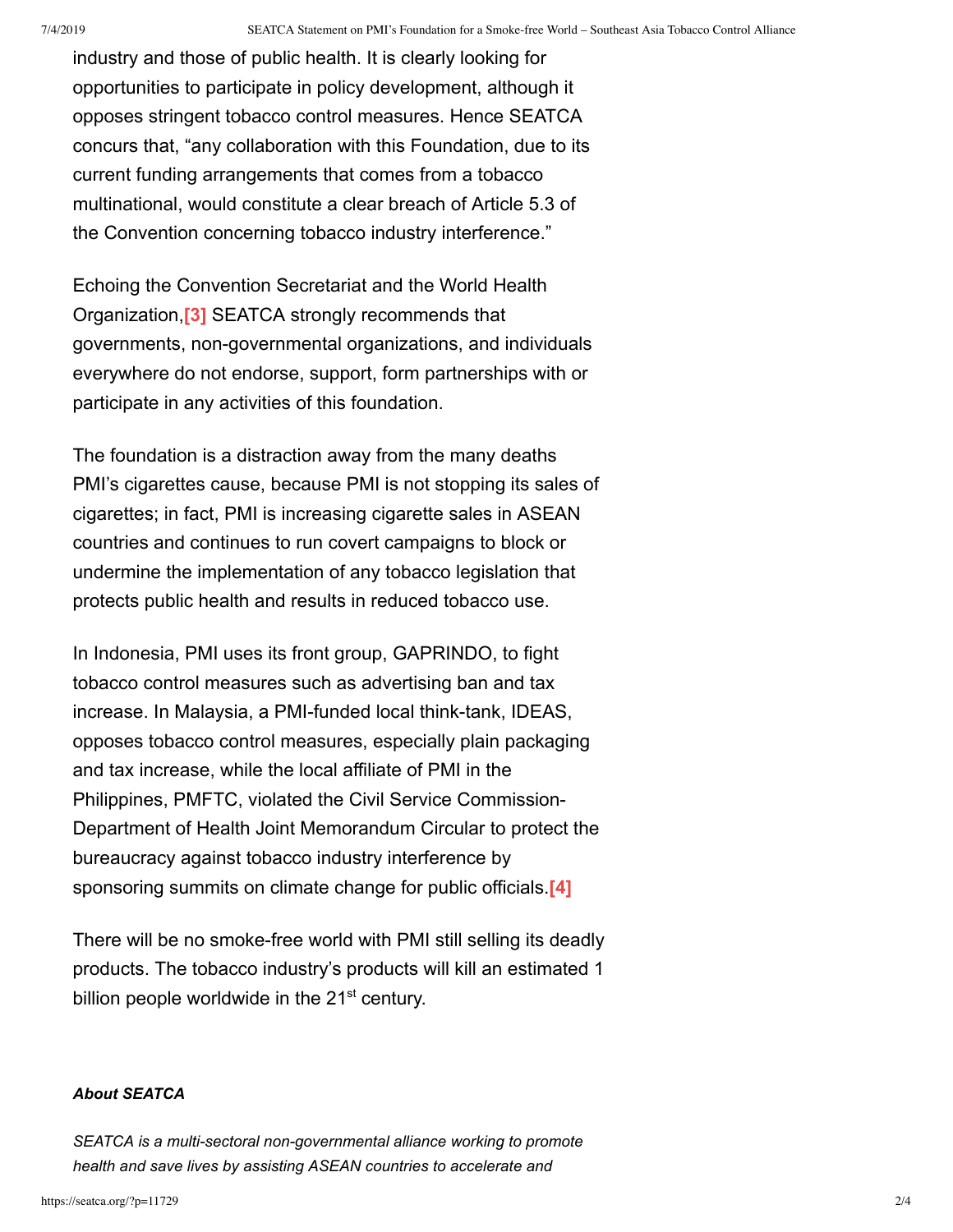*effectively implement the evidence-based tobacco control measures contained in the WHO FCTC. Acknowledged by governments, academic institutions, and civil society for its advancement of tobacco control movements in Southeast Asia, the WHO bestowed on SEATCA the World No Tobacco Day Award in 2004 and the WHO Director-General's Special Recognition Award in 2014.*

**[1] https://www.tobaccofreekids.org/media/2017/pmi-rejection-quotes [2] http://www.who.int/fctc/mediacentre/statement/secretariatstatement-launch-foundation-for-a-smoke-free-world/en/ [3] http://www.who.int/mediacentre/news/statements/2017/philip-morrisfoundation/en/**

 $f$  is the contract of  $\Theta^+$  . In  $\Box$ 

**[4] http://tobaccowatch.seatca.org/index.php/2017/10/10/tobacco-**

**industry-corrective-statements-only-in-the-us/**

## **More from our site**

|                                                                                                              |                                                                         | <b>RESS RELEASE</b><br>ith the tobacco industry a g<br>withdraw PMI-sponsored f                                                                       |
|--------------------------------------------------------------------------------------------------------------|-------------------------------------------------------------------------|-------------------------------------------------------------------------------------------------------------------------------------------------------|
| <b>WHO affirms</b><br>commitment<br>to public<br>health.<br>rejects<br>partnership<br>with PMI<br>foundation | Higher<br>tobacco taxes<br>save lives, but<br>industry still<br>profits | <b>Cutting ties</b><br>with the<br>tobacco<br>industry a<br>good first<br>step but ITIC<br>must<br>withdraw<br>PMI-<br>sponsored<br>flawed<br>reports |



## ñ **PREVIOUS**

WHO Framework Convention on Tobacco Control Secretariat's statement on the launch of the Foundation for a Smoke-Free World

### **NEXT** ò

Philippines: NBI seizes 480 mastercases of cigarettes without tax stamps